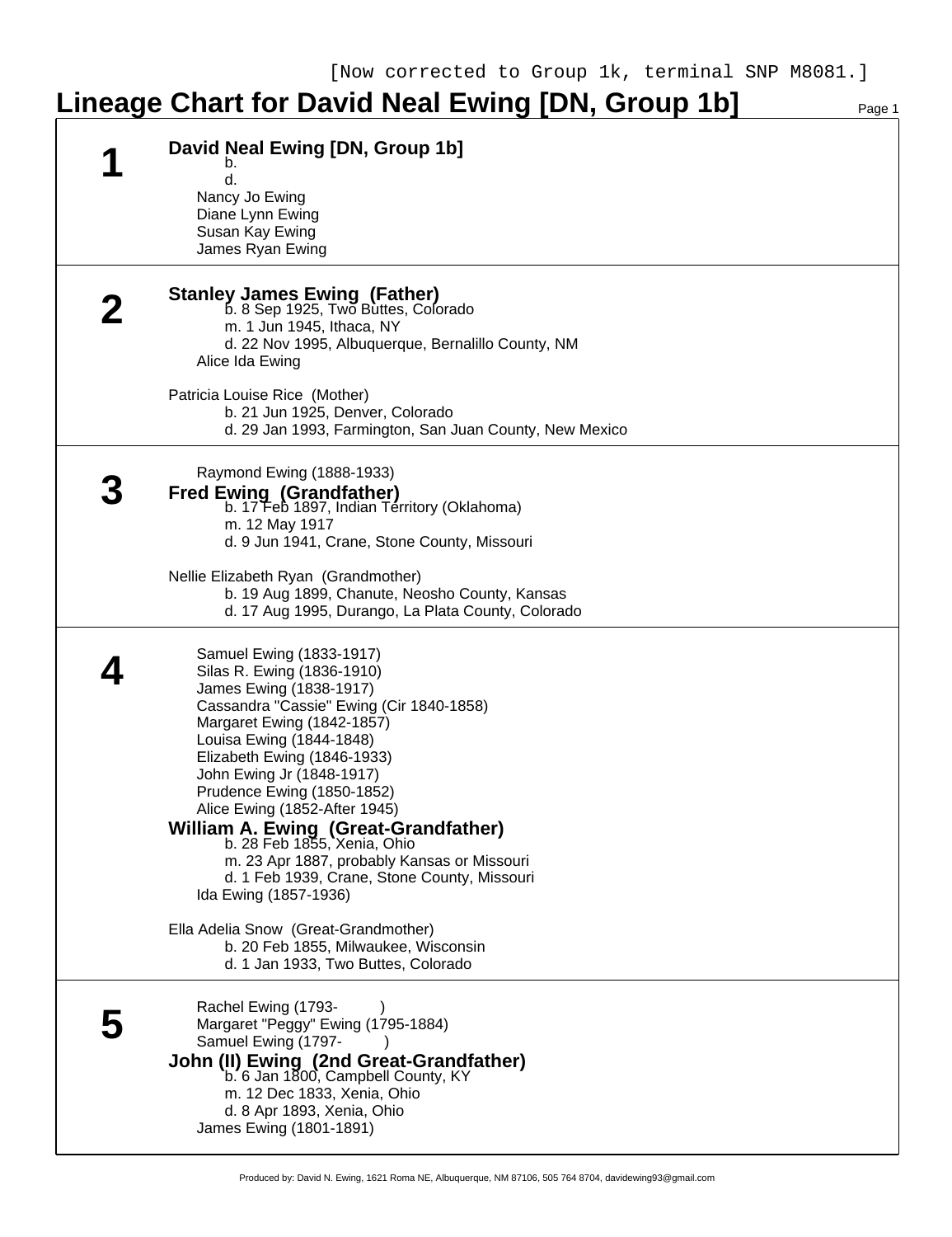## Lineage Chart for David Neal Ewing [DN, Group 1b] Page 2

Prudence Wright Roberts (2nd Great-Grandmother) b. 28 Dec 1814, Xenia, Ohio d. 9 Dec 1858, Xenia, Ohio **John Ewing (3rd Great-Grandfather)** b. ©1760 (or 1769-70?), Mt. Pleasant Township, York (now Adams) County, PA m. 1791 or 1792 (?), probably York county, PA d. 1803, Clermont County, Ohio Elizabeth Ewing (1768-1855)

**6**

Rachel Ewing (1772-Jane Ewing (1774-Cir 1792) Robert Ewing (1776-1813) Sarah Ewing (Cir 1782-Margaret Ewing (1785-Martha Ewing (1787-Margaret Townsley (3rd Great-Grandmother) b. 1765, Gettysburg, York or Adams County, PA d. After 1804 **7 Samuel Ewing (4th Great-Grandfather)** b. ©1743-44 or 1745-46 m. Cir 1767 d. by 11 Oct 1793, bur. probably Mt. Pleasant twp, York (now Adams) Co., PA Alexander Ewing (1737- ) Martha Ewing (1738-Isaac Ewing (1740-Robert Ewing (1742-1791) Rachel (4th Great-Grandmother) b. Bef 1745 d. **8 John Ewing (5th Great-Grandfather)** b. 1713-1716, probably Ireland m. d. 1768, Mt. Pleasant twp, York (now Adams) County, PA Moses Ewing (1725-1804) Alexander Ewing (1731-Martha Ewing (1745-1834) James Ewing (1730-1809) Thomas (Probably) Ewing William Ewing Rachel (5th Great-Grandmother) b. d. **9 Alexander ("Jr" & "The Younger") Ewing (6th Great-Grandfather)** b. Cir 1693, Inch County [sic], Treland m. d. 1752, E. Nottingham Township, Chester County, Pennsylvania Esther Ewing (1697-John Ewing (1699-1754) Henry Ewing (1701-Bef 1782) are descended from him and my SNP results Samuel Ewing (1701-1773) Thomas Ewing (1704- ) Note: This is the earliest generation of which I am confident. Earlier generations are based on Fife's Ewing in Early America but Y-DNA has proven that I cannot be descended from James Ewing of Inch. I do not know at which generation the error occurs. David N. Ewing This CANNOT be my ancestor because SR and WA2 are incompatible with theirs. DNE

Produced by: David N. Ewing, 1621 Roma NE, Albuquerque, NM 87106, 505 764 8704, davidewing93@gmail.com